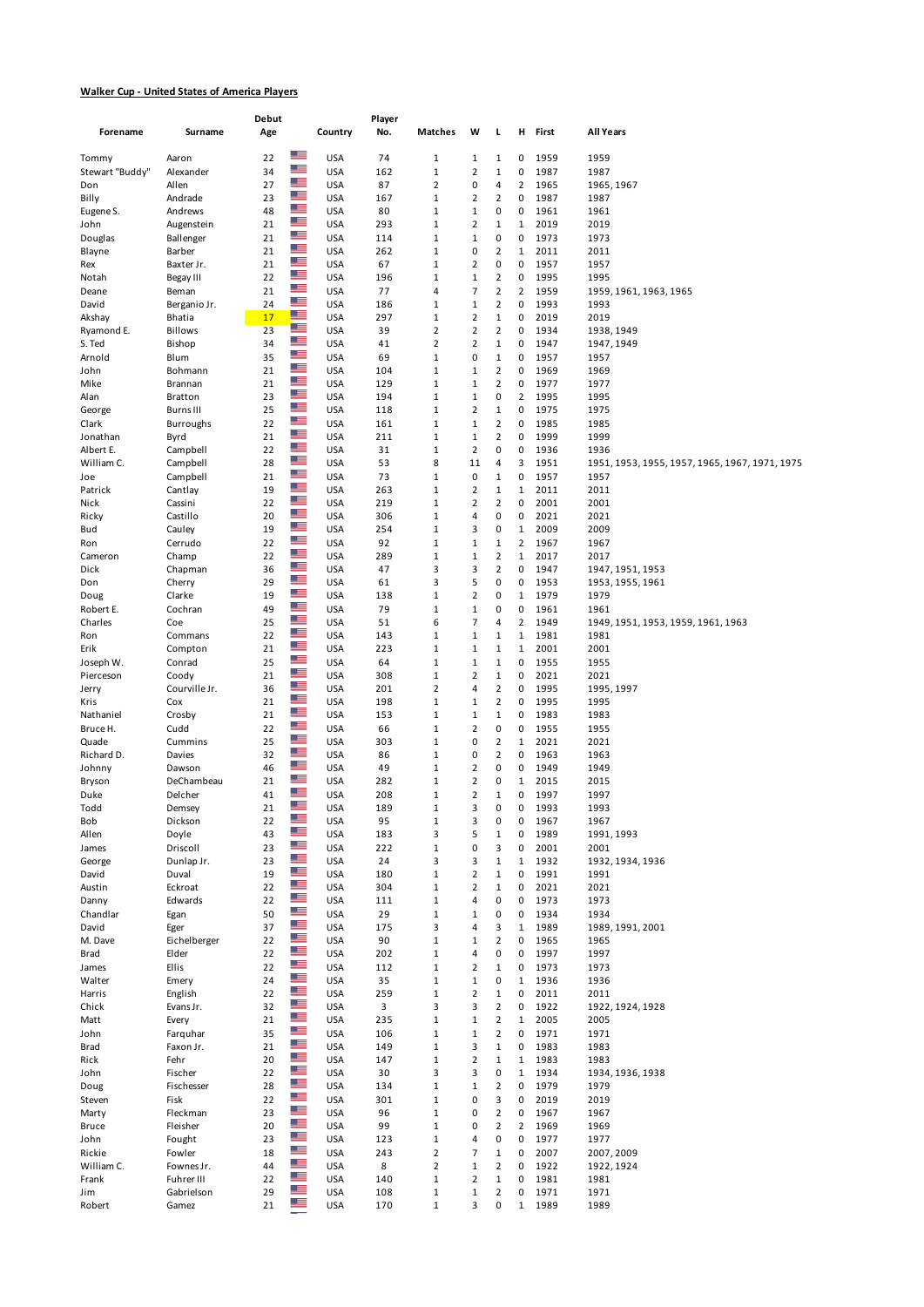| Robert A.          | Gardner               | 32       | $\mathbb{R}$       | <b>USA</b>               | 4            | 4                 | 6                       | 2                | 0              | 1922         | 1922, 1923, 1924, 1926       |
|--------------------|-----------------------|----------|--------------------|--------------------------|--------------|-------------------|-------------------------|------------------|----------------|--------------|------------------------------|
| Robert W.          | Gardner               | 40       |                    | <b>USA</b>               | 78           | 2                 | 4                       | 0                | $1\,$          | 1961         | 1961, 1963                   |
| Brian              | Gay                   | 22       | ≝<br>$\frac{1}{2}$ | <b>USA</b>               | 191          | 1                 | 0                       | $\mathbf{1}$     | $\mathbf{1}$   | 1993         | 1993                         |
| Doug               | Ghim                  | 21       | $\frac{1}{2}$      | <b>USA</b>               | 290          | 1                 | 4                       | 0                | 0              | 2017         | 2017                         |
| Brendan            | Gielow                | 21       | 酒                  | <b>USA</b>               | 258          | 1                 | $\mathbf 1$             | 2                | $\pmb{0}$      | 2009         | 2009                         |
| Marvin "Vinny"     | Giles                 | 26       | 酒                  | <b>USA</b>               | 97           | 4                 | 8                       | $\overline{2}$   | 5              | 1969         | 1969, 1971, 1973, 1975       |
| Harry              | Givan                 | 25       |                    | <b>USA</b>               | 36           | 1                 | 0                       | 0                | $\mathbf{1}$   | 1936         | 1936                         |
| Lucas              | Glover                | 21       | ≝                  | <b>USA</b>               | 220          | $\mathbf{1}$      | 2                       | $\overline{2}$   | $\pmb{0}$      | 2001         | 2001                         |
| Johnny             | Goodman               | 25       | $\frac{1}{10}$     | <b>USA</b>               | 26           | 3                 | 4                       | $\overline{2}$   | 0              | 1934         | 1934, 1936, 1938             |
| Jason              | Gore                  | 23       | $\frac{1}{2}$<br>≊ | <b>USA</b>               | 204          | 1                 | 3                       | 0                | 0              | 1997         | 1997                         |
| David              | Gossett               | 20       |                    | <b>USA</b>               | 212          | $\mathbf{1}$      | $\mathbf 1$             | $\overline{2}$   | $1\,$          | 1999         | 1999                         |
| Michael            | Gove                  | 21       | $\frac{1}{2}$      | <b>USA</b>               | 137          | 1                 | 2                       | $\mathbf{1}$     | 0              | 1979         | 1979                         |
| John               | Grace                 | 27       | ≝                  | <b>USA</b>               | 122          | $\mathbf{1}$      | 2                       | $\mathbf{1}$     | 0              | 1975         | 1975                         |
| James A.           | Grant                 | 25       | $\frac{m}{2}$      | <b>USA</b>               | 94           | 1                 | $\mathbf 2$             | 0                | 0              | 1967         | 1967                         |
| Downing            | Gray Jr.              | 24       | ≊≡                 | <b>USA</b>               | 83           | 3                 | 5                       | 6                | 1              | 1963         | 1963, 1965, 1967             |
| Danny              | Green                 | 44       | ≊≡                 | <b>USA</b>               | 217          | 1                 | 0                       | 3                | 0              | 2001         | 2001                         |
| Jesse P.           | Guilford              | 27       | ≊≡                 | <b>USA</b>               | $\mathbf{1}$ | 3                 | 4                       | $\overline{2}$   | 0              | 1922         | 1922, 1924, 1926             |
| Watts              | Gunn                  | 20       | $\frac{1}{2}$      | <b>USA</b>               | 15           | 2                 | 4                       | 0                | 0              | 1926         | 1926, 1928                   |
| Jay                | Haas                  | 21       | ≊≡                 | <b>USA</b>               | 120          | 1                 | 3                       | 0                | $\pmb{0}$      | 1975         | 1975                         |
| Jerry              | Haas                  | 21       | ≝                  | <b>USA</b>               | 158          | 1                 | $\mathbf 1$             | 2                | 1              | 1985         | 1985                         |
| Hunter             | Haas                  | 22       | $\frac{m}{2}$      | <b>USA</b>               | 209          | 1                 | 3                       | $\mathbf{1}$     | 0              | 1999         | 1999                         |
| Bill               | Haas                  | 21       | ≝                  | <b>USA</b>               | 224          | 1                 | 2                       | $\overline{2}$   | 0              | 2003         | 2003                         |
| Fred               | Haas Jr.              | 22       | ≝                  | <b>USA</b>               | 40           | 1                 | 0                       | $\overline{2}$   | 0              | 1938         | 1938                         |
| Stewart            | Hagestad              | 26       | $\frac{1}{2}$      | <b>USA</b>               | 292          | 3                 | 4                       | 4                | 0              | 2017         | 2017, 2019, 2021             |
| Gary               | Hallberg              | 19       | 準                  | <b>USA</b>               | 127          | 1                 | $\mathbf{1}$            | $\overline{2}$   | $1\,$          | 1977         | 1977                         |
| Geroge             | Hamer Jr              | 22       | ≊≡                 | <b>USA</b>               | 48           | 1                 | 0                       | 0                | 0              | 1947         | 1947 (DNP)                   |
| Cole               | Hammer                | 19       | ≔                  | <b>USA</b>               | 300          | $\overline{2}$    | 6                       | $\mathbf{1}$     | 3              | 2019         | 2019, 2021                   |
| Brian              | Harman                | 18       | $\mathbb{R}$       | <b>USA</b>               | 234          | 2                 | 4                       | $\mathbf{1}$     | 2              | 2005         | 2005, 2009                   |
| John               | Harris                | 41       | $\frac{1}{2}$      | <b>USA</b>               | 192          | 4                 | 10                      | 4                | $\pmb{0}$      | 1993         | 1993, 1995, 1997, 2001       |
| Labron             | Harris Jr.            | 21       | $\frac{m}{2}$      | <b>USA</b>               | 84           | 1                 | 3                       | $\mathbf{1}$     | 0              | 1963         | 1963                         |
| Scott              | Harvey                | 37       | $\frac{m}{2}$      | <b>USA</b>               | 283          | 1                 | $\mathbf 1$             | $\overline{2}$   | 0              | 2015         | 2015                         |
| Vance              | Heafner               | 23       | ≝                  | <b>USA</b>               | 124          | $\mathbf{1}$      | 3                       | 0                | $\pmb{0}$      | 1977         | 1977                         |
| Matt               | Hendrix               | 22       | 酒                  | <b>USA</b>               | 232          | 1                 | 2                       | 0                | 1              | 2003         | 2003                         |
| Russell            | Henley                | 22       | $\frac{1}{2}$      | <b>USA</b>               | 260          | 1                 | $\mathbf 1$             | $\overline{2}$   | $\pmb{0}$      | 2011         | 2011                         |
| S. Davidson        | Herron                | 25       | $\mathbb{R}$       | <b>USA</b>               | 10           | 1                 | 0                       | $\overline{2}$   | 0              | 1923         | 1923                         |
| Tim                | Herron                | 23       | ≝                  | <b>USA</b>               | 188          | $\mathbf{1}$      | 3                       | 0                | 0              | 1993         | 1993                         |
| Scott              | Hoch                  | 23       | $\frac{1}{2}$      | <b>USA</b>               | 132          | 1                 | 4                       | 0                | 0              | 1979         | 1979                         |
| William            | Hoffer                | 33       | $\frac{1}{2}$      | <b>USA</b>               | 150          | 1                 | $\mathbf 1$             | 0                | 0              | 1983         | 1983                         |
| Morgan             | Hoffmann              | 19       | $\frac{1}{2}$      | <b>USA</b>               | 251          | 1                 | 2                       | 0                | 1              | 2009         | 2009                         |
| John "J.B."        | Holmes                | 23       | 酒                  | <b>USA</b>               | 241          | 1                 | $\overline{2}$          | $\mathbf{1}$     | 0              | 2005         | 2005                         |
| Jim                | Holtgrieve            | 31       | ≝                  | <b>USA</b>               | 135          | 3                 | 6                       | 4                | $\pmb{0}$      | 1979         | 1979, 1981, 1983             |
| Max                | Homa                  | 22       | ≝                  | <b>USA</b>               | 273          | 1                 | 2                       | $\mathbf{1}$     | 0              | 2013         | 2013                         |
| Eugene             | Homans                | 19       | ≝                  |                          |              |                   |                         | 0                | 0              | 1928         |                              |
|                    |                       |          |                    | <b>USA</b>               | 18           | $1\,$             | 0                       |                  |                |              | 1928 (DNP)                   |
| J. Mark            | Hopkins               | 22       | 津                  | <b>USA</b>               | 89           | 1                 | 0                       | $\overline{2}$   | $\mathbf{1}$   | 1965         | 1965                         |
| Billy              | Horschel              | 20       | $\frac{1}{2}$      | <b>USA</b>               | 242          | 1                 | 3                       | $\mathbf{1}$     | 0              | 2007         | 2007                         |
| Beau               | Hossler               | 20       | ≝                  | <b>USA</b>               | 277          | $\mathbf{1}$      | 3                       | $\mathbf{1}$     | 0              | 2015         | 2015                         |
| Ralph              | Howe                  | 24       | ≝                  | <b>USA</b>               | 177          | 1                 | 0                       | $\mathbf{1}$     | 0              | 1989         | 1989                         |
| William            | Howell                | 20       | ≊≡                 | <b>USA</b>               | 25           | 1                 | $\mathbf 1$             | 0                | $\pmb{0}$      | 1932         | 1932                         |
| Billy              | Hurley II             | 23       | ≊≡                 | <b>USA</b>               | 239          | 1                 | 0                       | 2                | 0              | 2005         | 2005                         |
| Bill               | Hyndman III           | 41       | ≝                  | <b>USA</b>               | 72           | 5                 | 6                       | $\mathbf{1}$     | 2              | 1957         | 1957, 1959, 1961, 1969, 1971 |
| Joe                | Inman                 | 21       | $\alpha$           | <b>USA</b>               | 103          | $\mathbf{1}$      | 2                       | 0                | 0              | 1969         | 1969                         |
| James G.           | Jackson               | 30       | 淫言                 | <b>USA</b>               | 59           | $\overline{2}$    | 3                       | 0                | 0              | 1953         | 1953, 1955                   |
| Tim                | Jackson               | 36       | ≝                  | <b>USA</b>               | 197          | 2                 | 3                       | 2                | $\mathbf{1}$   | 1995         | 1995, 1999                   |
| G. Kevin           | Johnson               | 22       | $\frac{1}{2}$      | <b>USA</b>               | 176          | $\mathbf{1}$      | 1                       | $\overline{2}$   | 0              | 1989         | 1989                         |
| Dustin             | Johnson               | 23       | 罕                  | <b>USA</b>               | 245          | $\mathbf{1}$      | $\mathbf 1$             | $\mathbf{1}$     | $\mathbf 1$    | 2007         | 2007                         |
| Harrison R.        | Johnston              | 26       | ≊≡                 | <b>USA</b>               | 11           | 4                 | 5                       | $\mathbf{1}$     | 0              | 1923         | 1923, 1924, 1928, 1930       |
| Robert "Bobby" T.  | Jones                 | 20       | ≝                  | <b>USA</b>               | 5            | 5                 | 9                       | $\mathbf{1}$     | 0              | 1922         | 1922, 1924, 1926, 1928, 1930 |
| A. Frederick       | Kammer Jr.            | 34       | 準                  | <b>USA</b>               | 45           | $1\,$             | $\mathbf 1$             | $\mathbf{1}$     | 0              | 1947         | 1947                         |
| Michael            | Killian               | 23       | ≝                  | <b>USA</b>               | 115          | 1                 | $\mathbf 1$             | $\overline{2}$   | $\pmb{0}$      | 1973         | 1973                         |
| Anthony            | Kim                   | 20       | ≝                  | <b>USA</b>               | 233          | $1\,$             | $\overline{\mathbf{c}}$ | $\mathbf 1$      | $\mathbf 1$    | 2005         | 2005                         |
| Michael            | Kim                   | 20       | $\frac{1}{10}$     | <b>USA</b>               | 274          | 1                 | 3                       | 0                | 0              | 2013         | 2013                         |
| Chris              | Kirk                  | 22       | $\frac{1}{2}$      | <b>USA</b>               | 250          | $\mathbf{1}$      | $\mathbf 1$             | $\mathbf{1}$     | $\pmb{0}$      | 2007         | 2007                         |
| Chris              | Kite                  | 23       | ≊≡                 | <b>USA</b>               | 164          | $\mathbf{1}$      | $\overline{\mathbf{c}}$ | $\mathbf{1}$     | 0              | 1987         | 1987                         |
| Tom                | Kite Jr.              | 21       | $\frac{m}{2}$      | <b>USA</b>               | 107          | $\mathbf{1}$      | $\overline{\mathbf{c}}$ | $\mathbf{1}$     | $\mathbf 1$    | 1971         | 1971                         |
| Colt               | Knost                 | 22       | $\frac{1}{2}$      | <b>USA</b>               | 244          | $\mathbf{1}$      | 2                       | 0                | $\overline{2}$ | 2007         | 2007                         |
| Robert W.          | Knowles Jr            | 36       | $\frac{m}{2}$      | <b>USA</b>               | 54           | $\mathbf{1}$      | $\mathbf 1$             | 0                | $\pmb{0}$      | 1951         | 1951                         |
| Gary               | Koch                  | 20       | $\frac{1}{2}$      | <b>USA</b>               | 109          | $\overline{2}$    | 4                       | $\mathbf{1}$     | $\overline{2}$ | 1973         | 1973, 1975                   |
| Chuck              | Kocsis                | 25       | $\frac{1}{2}$      | <b>USA</b>               | 37           | 3                 | $\overline{\mathbf{c}}$ | $\overline{2}$   | $\mathbf 1$    | 1938         | 1938, 1949, 1957             |
| Kelly              | Kraft                 | 22       | ≝                  | <b>USA</b>               | 261          | $1\,$             | 0                       | 4                | 0              | 2011         | 2011                         |
| Joel               | Kribel                | 20       | $\frac{m}{2}$      | <b>USA</b>               | 203          | $\mathbf{1}$      | $\mathbf 1$             | $\mathbf 2$      | 0              | 1997         | 1997                         |
| Matt               | Kuchar                | 22       | $\frac{m}{2}$      | <b>USA</b>               | 213          | $\mathbf{1}$      | 0                       | 3                | 0              | 1999         | 1999                         |
| Ernest "Trip"      | Kuehne                | 23       | $\frac{1}{2}$      | <b>USA</b>               | 199          | 3                 | $\mathbf 1$             | 5                | $\mathbf 1$    | 1995         | 1995, 2003, 2007             |
| Franklin           | Langham               | 23       | $\frac{m}{2}$      | <b>USA</b>               | 184          | 1                 | $\mathbf 1$             | $\overline{2}$   | $\mathbf 1$    | 1991         | 1991                         |
| Randy              | Leen                  | 21       | ≊≡                 | <b>USA</b>               | 205          | $\mathbf{1}$      | $\overline{2}$          | $\mathbf 1$      | $\pmb{0}$      | 1997         | 1997                         |
| Justin             | Leonard               | 21       | ≝                  | <b>USA</b>               | 190          | $\mathbf{1}$      | 3                       | 0                | 0              | 1993         | 1993                         |
| Greg               | Lesher                | 20       | ≊≡                 | <b>USA</b>               | 172          | $\mathbf{1}$      | $\mathbf 1$             | 3                | 0              | 1989         | 1989                         |
| Bob                | Lewis                 | 37       | $\frac{1}{10}$     | <b>USA</b>               | 141          | 4                 | 10                      | 4                | 0              | 1981         | 1981, 1983, 1985, 1987       |
| Jack               | Lewis Jr              | 19       | ≝                  | <b>USA</b>               | 93           | 1                 | 3                       | $\mathbf{1}$     | $\pmb{0}$      | 1967         | 1967                         |
| W. Lawson          | Little Jr             | 23       | $\frac{m}{2}$      | <b>USA</b>               | 27           | $\mathbf{1}$      | $\mathbf 2$             | 0                | $\pmb{0}$      | 1934         | 1934                         |
| Gene               | Littler               | 23       | ≝                  | <b>USA</b>               | 60           | $\mathbf{1}$      | $\overline{2}$          | 0                | $\pmb{0}$      | 1953         | 1953                         |
| Edward             | Loar                  | 21       | ≊≡                 | <b>USA</b>               | 215          | $\mathbf{1}$      | 2                       | $\mathbf{1}$     | 0              | 1999         | 1999                         |
| Bill               | Loeffler              | 30       | 罕                  | <b>USA</b>               | 166          | $1\,$             | 2                       | $\mathbf{1}$     | 0              | 1987         | 1987                         |
| Davis              | Love III              | 21       | ≝                  | <b>USA</b>               | 160          | $1\,$             | $\mathbf 2$             | 0                | $1\,$          | 1985         | 1985                         |
| Jamie<br>Roland R. | Lovemark<br>MacKenzie | 19<br>19 | 準<br>$\frac{1}{2}$ | <b>USA</b><br><b>USA</b> | 249<br>17    | $\mathbf{1}$<br>3 | 3<br>5                  | 0<br>$\mathbf 1$ | $\pmb{0}$<br>0 | 2007<br>1926 | 2007<br>1926, 1928, 1930     |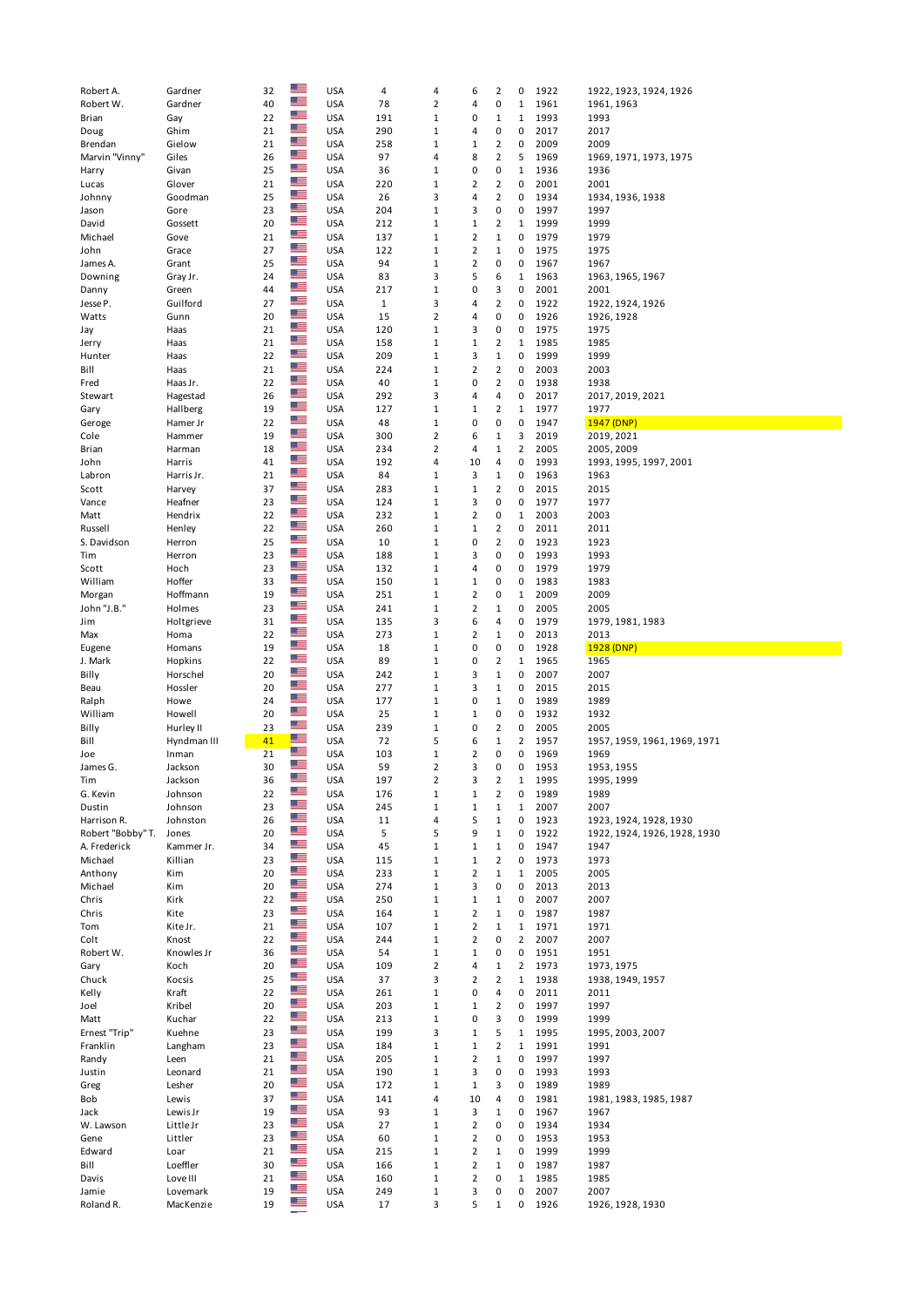| Brock              | Mackenzie    | 22 |                | <b>USA</b> | 231            | $\mathbf{1}$   | 3              | 0              | 0              | 2003 | 2003                                                 |
|--------------------|--------------|----|----------------|------------|----------------|----------------|----------------|----------------|----------------|------|------------------------------------------------------|
|                    |              |    | $\mathbb{Z}$   |            |                |                |                |                |                |      |                                                      |
| Max R.             | Marston      | 30 |                | <b>USA</b> | $\overline{7}$ | 4              | 5              | 3              | 0              | 1922 | 1922, 1923, 1924, 1934                               |
| Doug               | Martin       | 22 | ≝≡             | <b>USA</b> | 171            | $\mathbf 1$    | $\mathbf 1$    | $\mathbf{1}$   | $\overline{2}$ | 1989 | 1989                                                 |
| George "Buddy"     | Marucci      | 43 | $\frac{1}{2}$  | <b>USA</b> | 200            | $\overline{2}$ | 4              | $\mathbf{1}$   | $\pmb{0}$      | 1995 | 1995, 1997                                           |
| Len                | Mattiace     | 19 | ╩              | <b>USA</b> | 165            | $\mathbf{1}$   | 2              | $\mathbf{1}$   | 0              | 1987 | 1987                                                 |
| Bob                | May          | 22 | $\frac{m}{2}$  | <b>USA</b> | 179            | $\,1\,$        | 3              | $\mathbf 1$    | 0              | 1991 | 1991                                                 |
| Bill               | Mayfair      | 20 | $\frac{1}{10}$ | <b>USA</b> | 163            | $\,1\,$        | 3              | $\pmb{0}$      | $\pmb{0}$      | 1987 | 1987                                                 |
|                    |              |    | ≝≡             |            |                |                |                |                |                |      |                                                      |
| Denny              | McCarthy     | 22 | $\mathbb{Z}$ . | <b>USA</b> | 278            | $\mathbf{1}$   | $\mathbf 1$    | 3              | 0              | 2015 | 2015                                                 |
| Maurice J.         | McCarthy Jr. | 21 |                | <b>USA</b> | 19             | $\mathbf 1$    | $\mathbf 1$    | $\mathbf 1$    | 0              | 1928 | 1928 (DNP), 1932                                     |
| Bruce N.           | McCormick    | 41 | <u>er</u>      | <b>USA</b> | 50             | $\,1\,$        | $\mathbf 1$    | 0              | 0              | 1949 | 1949                                                 |
| Lee                | McCoy        | 21 | $\mathbb{Z}$   | <b>USA</b> | 280            | $\,1\,$        | 0              | $\mathbf 2$    | 1              | 2015 | 2015                                                 |
| Mike               | McCoy        | 52 | ╩              | <b>USA</b> | 281            | $\mathbf{1}$   | 0              | 3              | 0              | 2015 | 2015                                                 |
|                    |              |    | $\frac{1}{2}$  |            |                | $\mathbf 2$    |                |                | $1\,$          |      |                                                      |
| James B.           | McHale       | 33 | $\frac{m}{2}$  | <b>USA</b> | 52             |                | 2              | 0              |                | 1949 | 1949, 1951                                           |
| Tom                | McKnight     | 45 |                | <b>USA</b> | 216            | $\,1\,$        | 0              | $\overline{2}$ | $\pmb{0}$      | 1999 | 1999                                                 |
| Maverick           | McNealy      | 19 | ╩              | <b>USA</b> | 275            | $\overline{2}$ | 4              | $\overline{2}$ | 1              | 2015 | 2015, 2017                                           |
| Eric               | Meeks        | 24 | $\mathbb{Z}$   | <b>USA</b> | 178            | $\mathbf 1$    | 0              | 0              | $1\,$          | 1989 | 1989                                                 |
| Maclure (Mac)      | Meissner     | 22 | ≝≡             | <b>USA</b> | 305            | $\,1\,$        | $\mathbf 1$    | 0              | 0              | 2021 | 2021                                                 |
|                    | Melnyk       | 22 | $\frac{m}{2}$  | <b>USA</b> | 98             | $\overline{2}$ | 3              | 3              | $\mathbf{1}$   | 1969 |                                                      |
| Steve              |              |    | ╩              |            |                |                |                |                |                |      | 1969, 1971                                           |
| Phil               | Mickelson    | 19 |                | <b>USA</b> | 174            | $\overline{2}$ | 4              | $\mathbf 2$    | $\overline{2}$ | 1989 | 1989, 1991                                           |
| Lindy              | Miller       | 20 | $\mathbb{Z}$ . | <b>USA</b> | 126            | $\,1\,$        | 4              | $\pmb{0}$      | $\pmb{0}$      | 1977 | 1977                                                 |
| John "Spider"      | Miller       | 49 | 習              | <b>USA</b> | 210            | $\mathbf{1}$   | 2              | 1              | 0              | 1999 | 1999                                                 |
| Allen L.           | Miller III   | 21 | ∸              | <b>USA</b> | 100            | $\mathbf 2$    | 4              | 3              | $\mathbf{1}$   | 1969 | 1969, 1971                                           |
| Adam               | Mitchell     | 22 | $\frac{1}{2}$  | <b>USA</b> | 256            | $1\,$          | $\mathbf 1$    | $\mathbf 2$    | 0              | 2009 | 2009                                                 |
|                    |              | 22 | ╩              | <b>USA</b> | 187            | $\,1\,$        | 2              | $\pmb{0}$      | $\mathbf{1}$   | 1993 |                                                      |
| Kelly              | Mitchum      |    | $\frac{m}{2}$  |            |                |                |                |                |                |      | 1993                                                 |
| Don                | Moe          | 20 |                | <b>USA</b> | 21             | $\overline{2}$ | 3              | 0              | 0              | 1930 | 1930, 1932                                           |
| Bryce              | Molder       | 20 | ≝≡             | <b>USA</b> | 214            | $\overline{2}$ | 3              | 3              | $\overline{2}$ | 1999 | 1999, 2001                                           |
| Brian              | Montgomery   | 18 | $\frac{m}{2}$  | <b>USA</b> | 169            | $\,1\,$        | 2              | $\pmb{0}$      | $\pmb{0}$      | 1987 | 1987                                                 |
| Griff              | Moody III    | 20 | $\frac{m}{2}$  | <b>USA</b> | 136            | $\mathbf{1}$   | $\mathbf 1$    | $\overline{2}$ | 0              | 1979 | 1979                                                 |
|                    | Moore        | 20 | ≝≡             | <b>USA</b> | 228            | $\,1\,$        | 0              | $\mathbf 2$    | 0              | 2003 | 2003                                                 |
| Ryan               |              |    | $\frac{1}{2}$  |            |                |                |                |                |                |      |                                                      |
| Jonathan           | Moore        | 22 |                | <b>USA</b> | 248            | $\,1\,$        | 2              | 0              | $1\,$          | 2007 | 2007                                                 |
| Gus                | Moreland     | 21 | ≝≡             | <b>USA</b> | 23             | $\overline{2}$ | 4              | 0              | 0              | 1932 | 1932, 1934                                           |
| Dale               | Morey        | 36 | $\frac{m}{2}$  | <b>USA</b> | 65             | $\overline{2}$ | $\mathbf 1$    | 3              | 0              | 1955 | 1955, 1965                                           |
| Collin             | Morikawa     | 20 | $\frac{1}{2}$  | <b>USA</b> | 284            | $1\,$          | 4              | $\pmb{0}$      | $\pmb{0}$      | 2017 | 2017                                                 |
| William            | Mouw         | 20 | ╩              | <b>USA</b> | 307            | $1\,$          | 2              | $\overline{2}$ | 0              | 2021 | 2021                                                 |
|                    |              |    | $\mathbb{Z}$ . |            |                |                |                |                |                |      |                                                      |
| Joseph "Jodie"     | Mudd         | 21 | ≡              | <b>USA</b> | 146            | $\,1\,$        | 3              | 0              | 0              | 1981 | 1981                                                 |
| Bob                | Murphy Jr.   | 24 |                | <b>USA</b> | 91             | $\mathbf 1$    | $\mathbf 1$    | $\mathbf 2$    | 1              | 1967 | 1967                                                 |
| Chris              | Nallen       | 21 | $\frac{m}{2}$  | <b>USA</b> | 227            | $\,1\,$        | $\mathbf 1$    | $\mathbf 1$    | $\pmb{0}$      | 2003 | 2003                                                 |
| John "Jack"        | Neville      | 31 | ╩              | <b>USA</b> | 12             | $\mathbf{1}$   | 0              | $\mathbf 1$    | 0              | 1923 | 1923                                                 |
| Jack               | Nicklaus     | 19 | $\mathbb{Z}$ . | <b>USA</b> | 76             | $\overline{2}$ | 4              | 0              | 0              | 1959 | 1959, 1961                                           |
| Jordan             |              | 20 | $\frac{m}{2}$  | <b>USA</b> | 269            | $\overline{2}$ | 2              | 5              | $\pmb{0}$      | 2013 | 2013, 2015                                           |
|                    | Niebrugge    |    | ≝≡             |            |                |                |                |                |                |      |                                                      |
| Andy               | Ogletree     | 21 |                | <b>USA</b> | 294            | $\mathbf{1}$   | 1              | $\overline{2}$ | 1              | 2019 | 2019                                                 |
| Francis            | Ouimet       | 29 | $\mathbb{Z}$ . | <b>USA</b> | $\overline{2}$ | 8              | 9              | 5              | $\overline{2}$ | 1922 | 1922, 1923, 1924, 1926, 1928, 1930, 1932, 1934       |
| Jeff               | Overton      | 22 | ≝≡             | <b>USA</b> | 236            | $1\,$          | 3              | $\mathbf 1$    | $\pmb{0}$      | 2005 | 2005                                                 |
| Harold D.          | Paddock Jr.  | 30 | ≊≡             | <b>USA</b> | 56             | $\,1\,$        | 0              | 0              | $\mathbf{1}$   | 1951 | 1951                                                 |
| Jon                | Pak          | 20 | ∸              | <b>USA</b> | 295            | $\overline{2}$ | 3              | 3              | 0              | 2019 | 2019, 2021                                           |
|                    |              |    | $\frac{1}{2}$  |            |                |                |                |                |                |      |                                                      |
| Jerry              | Pate         | 21 |                | <b>USA</b> | 117            | $\,1\,$        | 0              | 4              | 0              | 1975 | 1975                                                 |
| William "Billy" J. | Patton       | 33 | ≝              | <b>USA</b> | 62             | 5              | 11             | 3              | 0              | 1955 | 1955, 1957, 1959, 1963, 1965                         |
| Corey              | Pavin        | 21 | ╩              | <b>USA</b> | 144            | $\mathbf{1}$   | 2              | 0              | 1              | 1981 | 1981                                                 |
| Michael            | Peck         | 21 | $\mathbb{Z}$   | <b>USA</b> | 139            | $1\,$          | 1              | $\mathbf{1}$   | 1              | 1979 | 1979                                                 |
| Mark               | Pfeil        | 22 | $\frac{m}{2}$  | <b>USA</b> | 110            | $\,1\,$        | 2              | 1              | $\mathbf{1}$   | 1973 | 1973                                                 |
|                    |              |    | $\mathbb{Z}$   |            |                |                |                |                |                |      |                                                      |
| Mike               | Podolak      | 30 |                | <b>USA</b> | 159            | $\,1\,$        | $\mathbf 1$    | 0              | $\mathbf{1}$   | 1985 | 1985                                                 |
| Michael            | Putnam       | 22 | <u>er</u>      | <b>USA</b> | 237            | $\,1\,$        | $\overline{2}$ | $\overline{2}$ | $\mathbf 1$    | 2005 | 2005                                                 |
| Smilev             | Quick        | 40 | æ              | <b>USA</b> | 43             | 1              | 1              | $\mathbf{1}$   | 0              | 1947 | 1947                                                 |
| Jeff               | Quinney      | 22 | ≝≡             | <b>USA</b> | 221            | $\,1\,$        | 0              | $\overline{2}$ | $\pmb{0}$      | 2001 | 2001                                                 |
| Sam                | Randolph     | 21 | $\frac{1}{2}$  | <b>USA</b> | 156            | $\mathbf 1$    | $\mathbf 2$    | $\mathbf 1$    | $\mathbf 1$    | 1985 | 1985                                                 |
|                    |              |    | $\frac{1}{10}$ |            |                |                |                |                |                |      |                                                      |
| Joe                | Rassett      | 23 |                | <b>USA</b> | 145            | $\mathbf 1$    | 3              | 0              | $\pmb{0}$      | 1981 | 1981                                                 |
| Doc                | Redman       | 19 | ≊≡             | <b>USA</b> | 286            | $\,1\,$        | 0              | 3              | 0              | 2017 | 2017                                                 |
| Kyle               | Reifers      | 21 | $\mathbb{Z}$   | <b>USA</b> | 238            | $\,1\,$        | 0              | $\overline{2}$ | 0              | 2005 | 2005                                                 |
| Fred               | Ridley       | 24 | $\frac{m}{2}$  | <b>USA</b> | 131            | $\,1\,$        | 2              | $\mathbf{1}$   | 0              | 1977 | 1977                                                 |
| Robert "Skee"      | Riegel       | 32 | $\frac{m}{2}$  | <b>USA</b> | 42             | $\overline{2}$ | 4              | 0              | 0              | 1947 | 1947, 1949                                           |
|                    |              |    | $\mathbb{Z}$   |            |                |                |                |                |                |      |                                                      |
| Chris              | Riley        | 21 |                | <b>USA</b> | 195            | $\,1\,$        | 1              | $\mathbf 1$    | 1              | 1995 | 1995                                                 |
| Hillman            | Robbins Jr   | 23 | ≝≡             | <b>USA</b> | 70             | $\,1\,$        | 0              | $\mathbf 1$    | $\mathbf{1}$   | 1957 | 1957                                                 |
| Patrick            | Rodgers      | 19 | $\frac{1}{2}$  | <b>USA</b> | 266            | $\overline{2}$ | $\mathbf 1$    | 4              | $\mathbf{1}$   | 2011 | 2011, 2013                                           |
| Bill               | Rogers       | 21 | ≝≡             | <b>USA</b> | 116            | $\,1\,$        | $\mathbf 1$    | $\mathbf 1$    | 0              | 1973 | 1973                                                 |
| George V.          | Rotan        | 36 | $\mathbb{Z}$   | <b>USA</b> | 9              | $\mathbf 1$    | $\mathbf 1$    | $\mathbf 1$    | 0              | 1923 | 1923                                                 |
|                    |              | 23 | $\frac{m}{2}$  | <b>USA</b> |                | $1\,$          | $\mathbf 1$    | $\overline{2}$ | $\mathbf{1}$   |      |                                                      |
| Adam               | Rubinson     |    | ≊≡             |            | 229            |                |                |                |                | 2003 | 2003                                                 |
| E. Mason           | Rudolph      | 23 |                | <b>USA</b> | 71             | $\mathbf{1}$   | 1              | 0              | $\mathbf{1}$   | 1957 | 1957                                                 |
| Isaiah             | Salinda      | 22 | $\frac{m}{2}$  | <b>USA</b> | 296            | $\mathbf 1$    | $\mathbf 2$    | $\mathbf 1$    | $\pmb{0}$      | 2019 | 2019                                                 |
| Bill               | Sander       | 21 | $\frac{m}{2}$  | <b>USA</b> | 130            | $1\,$          | 0              | 3              | 0              | 1977 | 1977                                                 |
| Scottie            | Scheffler    | 21 | $\frac{m}{2}$  | <b>USA</b> | 288            | $\,1\,$        | $\mathbf 1$    | $\mathbf 1$    | $\pmb{0}$      | 2017 | 2017                                                 |
| Tom                | Scherrer     | 21 | ╩              | <b>USA</b> | 185            | $\,1\,$        | 0              | 3              | $\pmb{0}$      | 1991 | 1991                                                 |
|                    |              |    | $\frac{1}{10}$ |            |                |                |                |                |                |      |                                                      |
| Steve              | Scott        | 19 |                | <b>USA</b> | 207            | $\overline{2}$ | 2              | 4              | 0              | 1997 | 1997, 1999                                           |
| Charles H.         | Seaver       | 21 | $\frac{1}{2}$  | <b>USA</b> | 22             | $\,1\,$        | 2              | 0              | 0              | 1932 | 1932                                                 |
| Robby              | Shelton      | 19 | $\frac{m}{2}$  | <b>USA</b> | 279            | $\,1\,$        | $\mathbf 1$    | $\mathbf 1$    | $\overline{2}$ | 2015 | 2015                                                 |
| Dick               | Siderowf     | 32 | $\frac{1}{10}$ | <b>USA</b> | 102            | 4              | 4              | 8              | $\overline{2}$ | 1969 | 1969, 1973, 1975, 1977                               |
| R. Jay             | Sigel        | 33 | ≝≡             | <b>USA</b> | 128            | 9              | 18             | 10             | 5              | 1977 | 1977, 1979, 1981, 1983, 1985, 1987, 1989, 1991, 1993 |
|                    |              |    | $\frac{1}{2}$  |            |                |                |                |                |                |      |                                                      |
| Richard H.         | Sikes        | 23 | $\frac{1}{2}$  | <b>USA</b> | 82             | $\,1\,$        | $\mathbf 1$    | $\overline{2}$ | 0              | 1963 | 1963                                                 |
| Jim                | Simons       | 21 |                | <b>USA</b> | 105            | $\,1\,$        | 0              | $\overline{2}$ | 0              | 1971 | 1971                                                 |
| Scott              | Simpson      | 22 | $\mathbb{Z}$   | <b>USA</b> | 125            | $1\,$          | 3              | $\pmb{0}$      | 0              | 1977 | 1977                                                 |
| Webb               | Simpson      | 22 | ≝              | <b>USA</b> | 247            | $\,1\,$        | 0              | $\mathbf 1$    | $\mathbf{1}$   | 2007 | 2007                                                 |
| Alex               | Smalley      | 22 | $\frac{m}{2}$  | <b>USA</b> | 299            | $\,1\,$        | 3              | $\mathbf 1$    | 0              | 2019 | 2019                                                 |
|                    |              |    | $\frac{1}{2}$  |            |                |                |                |                |                |      |                                                      |
| Reynolds           | Smith        | 23 | ≝≡             | <b>USA</b> | 32             | $\overline{2}$ | $\mathbf 2$    | $\overline{2}$ | $\pmb{0}$      | 1936 | 1936, 1938                                           |
| Charles B.         | Smith        | 30 |                | <b>USA</b> | 81             | $\overline{2}$ | 0              | $\mathbf 1$    | $\mathbf{1}$   | 1961 | 1961, 1963                                           |
| Nathan             | Smith        | 31 | $\frac{m}{2}$  | <b>USA</b> | 253            | 3              | 3              | 4              | $\mathbf 1$    | 2009 | 2009, 2011, 2013                                     |
| Randy              | Sonnier      | 38 | ≡              | <b>USA</b> | 157            | $\mathbf 1$    | 0              | $\overline{2}$ | $\mathbf 1$    | 1985 | 1985                                                 |